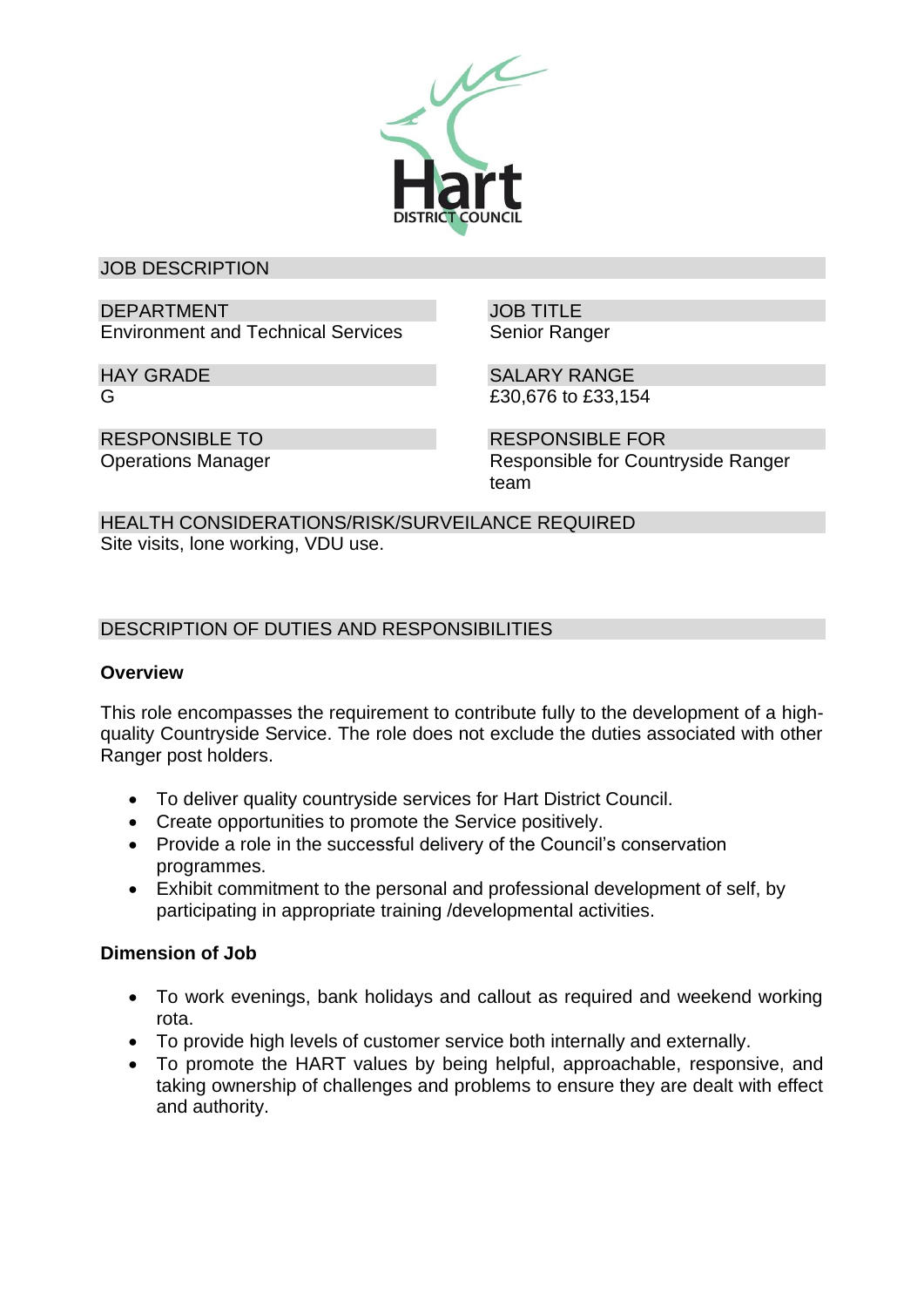## **Key Contacts/Communications Links**

#### **Internal**

- Operations Manager
- Countryside Rangers
- Visitor Services Team Leader
- Countryside Manager
- Biodiversity Officer
- Tree Officers
- Head of Environment and Technical Services
- Councillors

### **External**

- Volunteers
- Schools / Other education providers
- User groups/stakeholders
- Parish and Town Councils
- Council contractors
- Consultants

### **Key Responsibilities/Specific Duties**

- 1. You will be working with the Managers of the Countryside Service, the individual site Rangers and other HDC Officers.
	- Being available for "call-out" duties across the area and out of normal office hours.
	- Ensuring that all legal obligations are fulfilled, and best practice followed in a cost-effective manner.
- 2. To manage the Countryside Rangers and their duties ensuring all staff are working within Health and Safety regulations and training requirements have been met.
- 3. Manage efficient use of (limited) service budgets by monitoring expenditure to ensure optimum use is made of budgets and resources are extended. Follow up opportunities to generate income.
- 4. As part of the Council's commitment to improvements in health and wellbeing to promote the Countryside as a natural resource available to the community for physical activity.
- 5. To implement and maintain effective site management and work programmes as indicated by the sites Management Plan(s). To include management of all plant and machinery:-
	- Dealing with Vehicle Maintenance contractors on site regarding breakdowns and servicing to ensure continuity of service delivery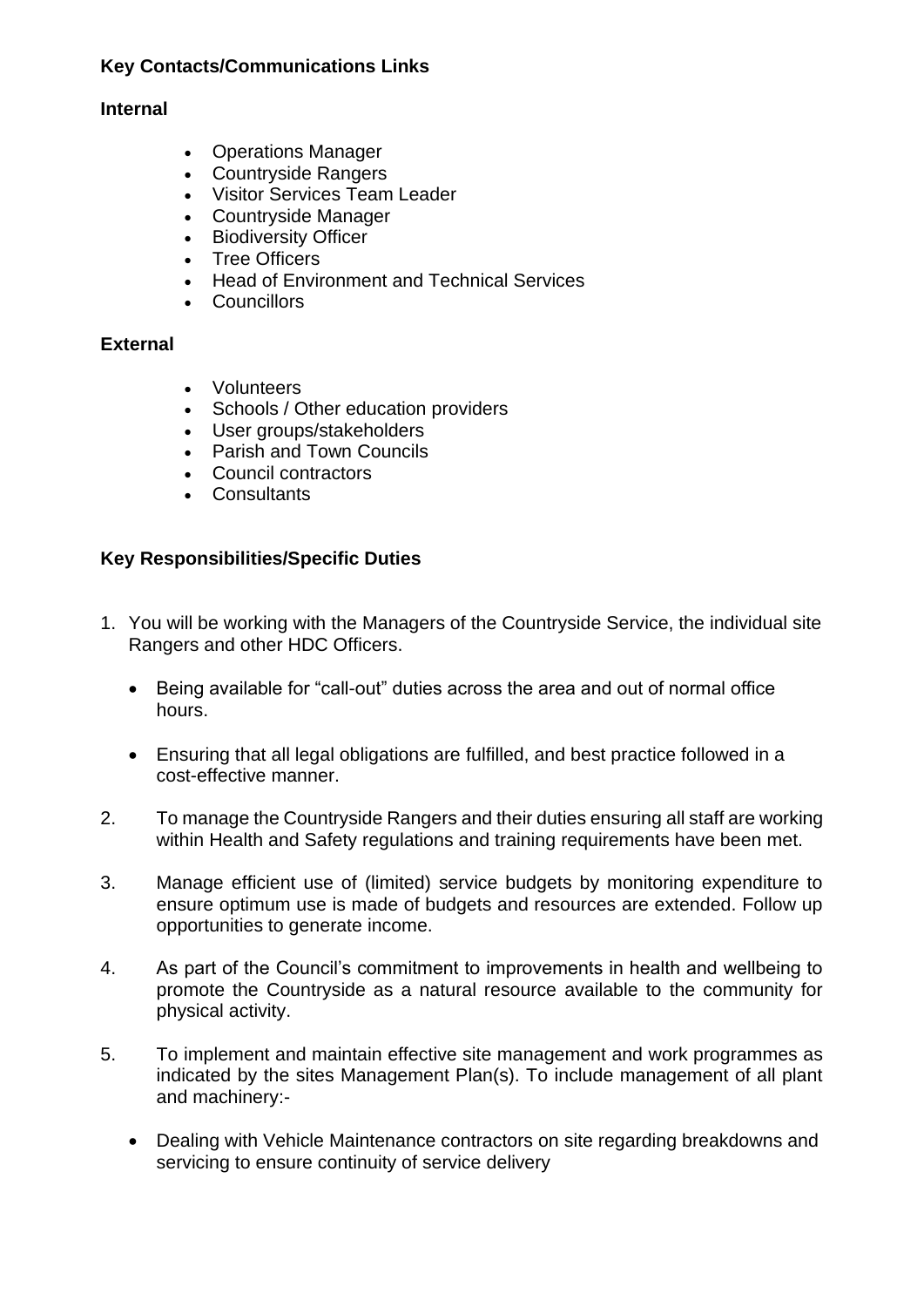- Health and safety of public, staff and contractors and compliance with policy and procedure
- Ensure compliancy of storage and maintenance of vehicles and equipment and substances hazardous to health
- 6. To manage the collection and reporting of statistics to the Ecology and Countryside Manager and the monitoring of performance indicators.
- 7. To participate in Policy and Project Working Groups in the Council and with other Agencies.
- 8. To help secure funding packages to maximise project achievement.
- 9. Up-keeping the site management plans as required by the Ecology and Countryside Manager. Including keeping management plans current and compliant with current funding streams.
- 10. Working to all relevant Health and Safety legislation plans and procedures, including carrying out risk assessments and safety plans for all parts of your normal working environment.
- 11. Promoting public enjoyment and understanding of the countryside by assisting with events, guided walks and the provision of interpretation materials. Organising and assisting / supervising volunteer events for the general public where appropriate.
- 12. Assisting in a programme of environmental monitoring to enable information gathering relating to access, visitor management and conservation strategies.
- 13. Attending various professional training/educational courses as part of your personal development programme.
- 14. Assisting in publicising and promoting the work of the team, liaising with the Communication and Engagement Officer and / or the Council's Press / Marketing Officer.
- 15. Working in a customer-focused manner in accordance with adopted procedures and good practice. To provide high levels of customer service for our residents, staff, managers and external partners, so that they are made to feel warm, welcome, wanted and cared for.
- 16. To promote the HART values at all times by being helpful, approachable, responsive and taking ownership of challenges and problems to ensure they are dealt with appropriately.
- 17. Any other duties as may be considered appropriate for this post.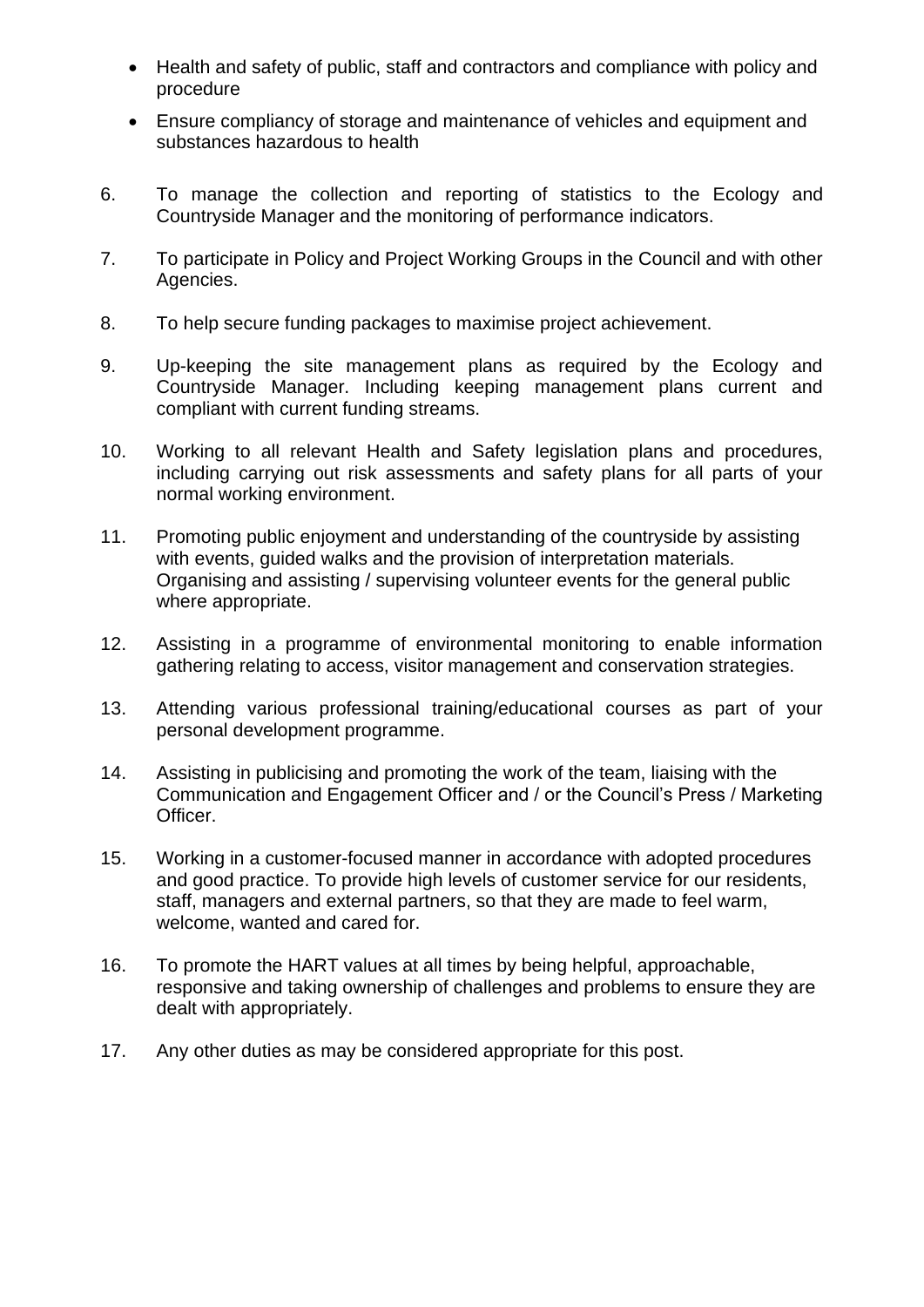# **STANDARD CLAUSES**

- To work in an internal and external customer related way in accordance with the Council's core HART values, and in accordance with adopted procedures and good practice.
- To positively demonstrate the HART values yourself and to continue to build the culture of the HART values through the management, appraisals and development of staff (as well as third party providers).
- To assist in/manage the identification, development and implementation of Manual and Information Technology systems and procedures.
- To comply with the Council's Equal Opportunities policy, Code of Conduct and other relevant policy, procedures and legislation.
- To comply with and/or ensure compliance with the Council Data Protection Policies and the Data Protection Act and other relevant legislation.
- All employees have a responsibility to ensure they take a vigilant approach at all times to safeguard members of the public, colleagues and themselves and that they follow adopted procedures and good practice to aid in the identification and effective reporting of any safeguarding concerns.
- In the event of a Civil Emergency to take on any new roles and responsibilities allocated by Leadership Team, and to be available to undertake any training that maybe required to fulfil this role.
- This post carries specific responsibilities for Health and Safety in particular the carrying out/updating of Risk Assessments.
- To encourage innovation and challenge through effective involvement, motivation and communications with staff (and third party providers). Actively promote the Council's reputation and image as an employer of choice.

Hart District Council's Safety Policy and other safety procedures and guidelines are deemed part of this job description. Employees must look after their own health, safety and welfare and be mindful of other persons who may be affected by their acts. Employees must co-operate and comply with management instructions regarding Health and Safety issues and report all accidents, incidents and problems as soon as practicable to their supervisor, manager or other senior members of staff available.

The responsibilities outlined above cannot totally encompass or define all tasks which may be required of the postholder. The outline of responsibilities given above may, therefore, vary from time to time without materially changing either the character or level of responsibility or grade.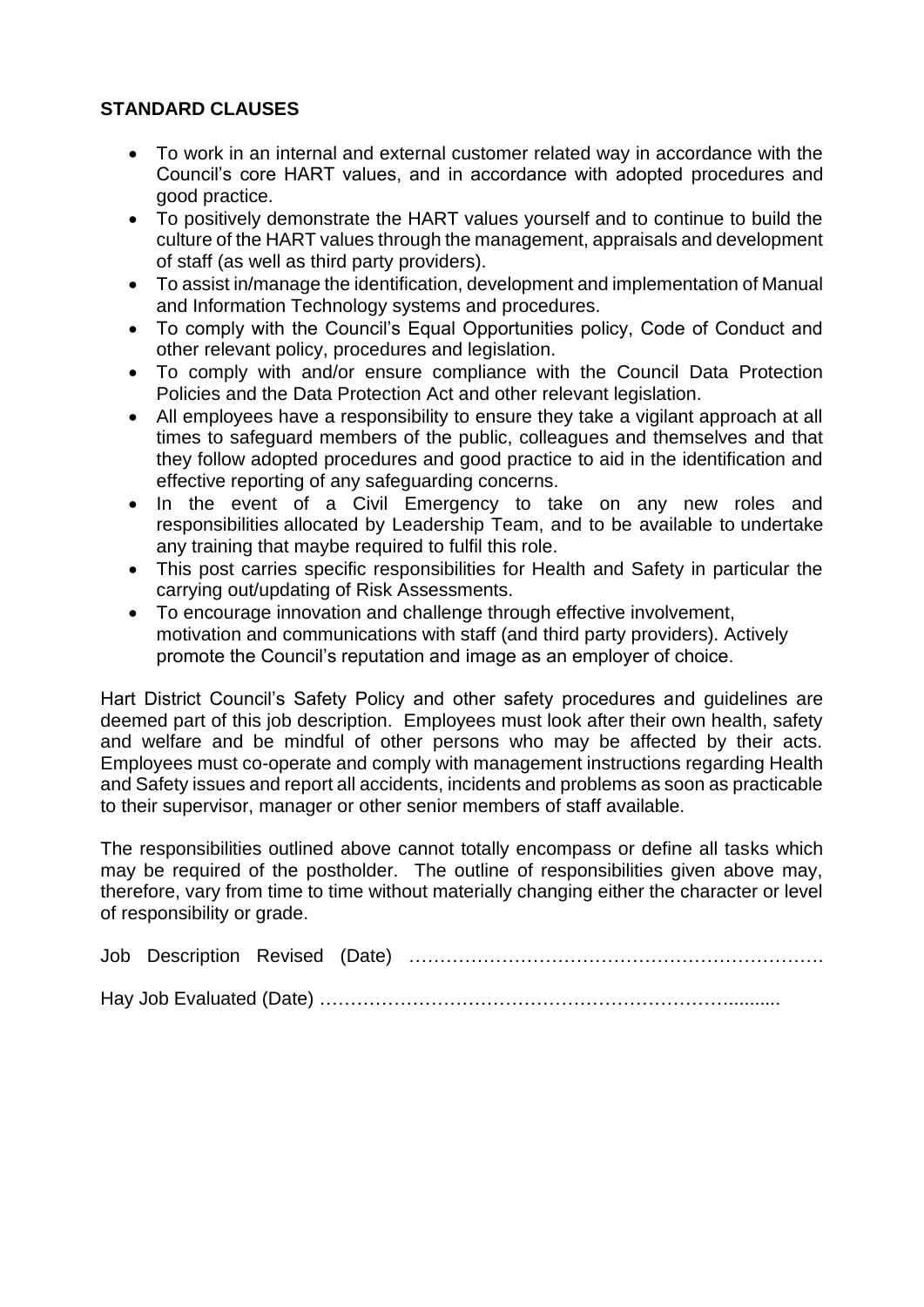

#### **PERSON SPECIFICATION**

# **POST: Senior Ranger**

# *The HART Core Values:*

Hart District Council aims to recruit candidates who are committed to delivering our core values. It is our aim that customers should feel warm, welcome, wanted and cared for when they are interacting with our services. To achieve that, all staff are expected to be helpful, approachable, responsive, and to take ownership, to ensure challenges, problems or enquiries are dealt with and appropriately concluded.

This person specification sets out what we are looking for when recruiting to the above post. The essential and desirable attributes we are seeking for this role are set out below. Where candidate does not currently possess attributes with this symbol (\*) then training must be successfully completed and passed within the probationary period as part of the terms and conditions of employment, at the discretion of the Senior Ranger:

| <b>CRITERIA</b>                            | <b>ATTRIBUTES</b>                                                                                               | <b>ESSENTIAL</b><br>(E)<br><b>OR</b><br><b>DESIRABLE</b><br>(D) | <b>METHOD OF</b><br><b>MEASUREMENT</b><br>e.g. Interview,<br><b>Application Form</b> |
|--------------------------------------------|-----------------------------------------------------------------------------------------------------------------|-----------------------------------------------------------------|--------------------------------------------------------------------------------------|
| <b>EDUCATION/</b><br><b>QUALIFICATIONS</b> | HND/Degree in environmental<br>sciences or related subject plus<br>considerable experience in a<br>similar post | Е                                                               | Application form                                                                     |
|                                            | Member of a professional related<br>organisation                                                                | D                                                               | Application form /<br>Interview                                                      |
| <b>EXPERIENCE/</b><br><b>KNOWLEDGE</b>     | Considerable experience of<br>working in a similar environment<br>as a Ranger                                   | Е                                                               | Application form /<br>Interview.                                                     |
|                                            | Experience<br>of<br>successfully<br>managing staff, to achieve positive<br>outcomes.                            | Е                                                               | Application form /<br>Interview                                                      |
|                                            | Practical ability to undertake<br>conservation tasks                                                            | Е                                                               | Application form /<br>Interview                                                      |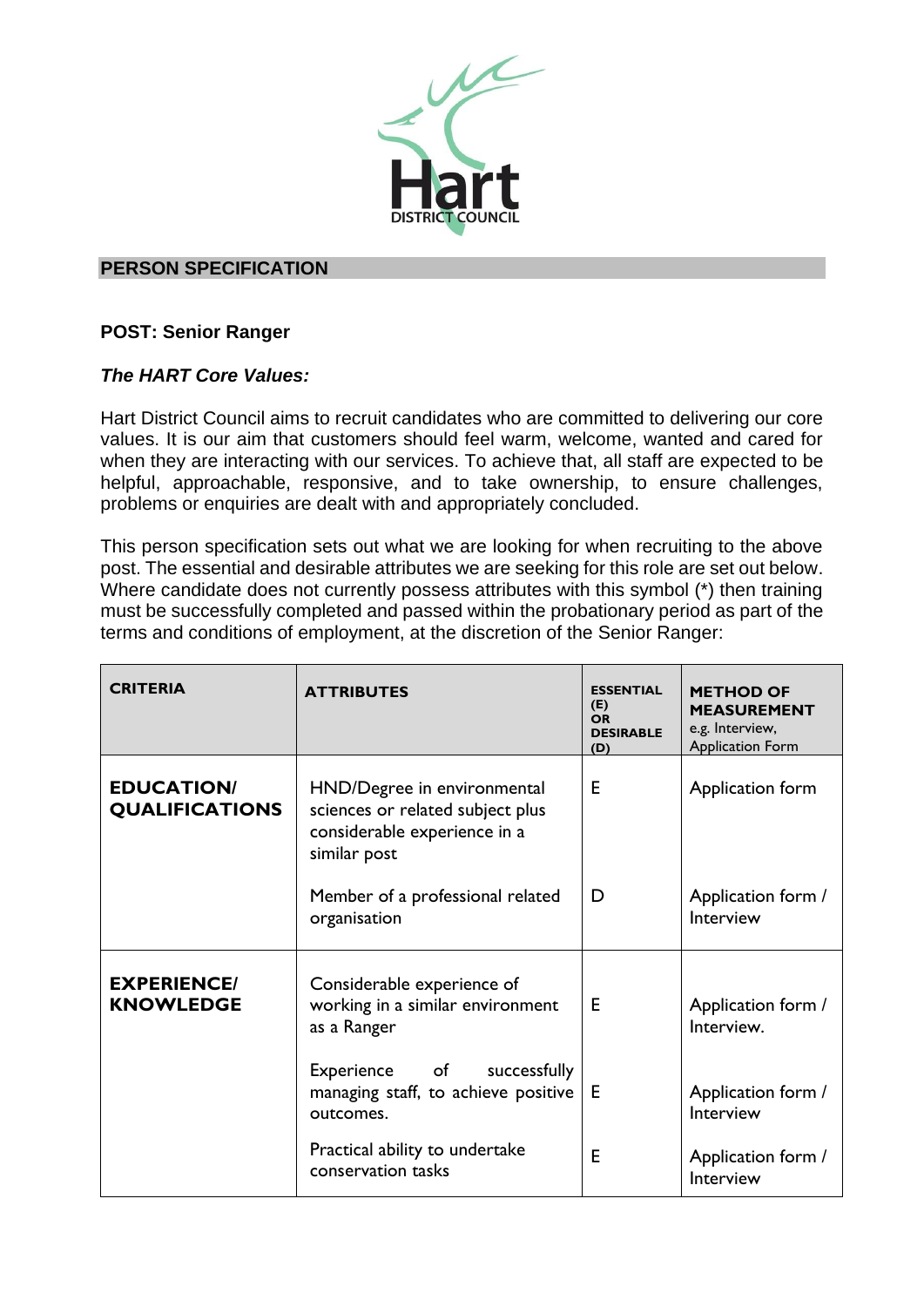|                                                         | Budget management experience<br>Project management experience<br>Public enquiries/planning public<br>meetings<br>Countryside law knowledge of<br>access/conservation<br>Ecology and management<br>technologies<br>Environmental monitoring | E<br>D<br>E<br>E<br>E<br>D<br>Е | Application form /<br>Interview<br>Application form /<br>Interview<br>Application form /<br>Interview<br>Application form /<br>Interview<br>Application form /<br>Interview<br>Application form /<br>Interview |
|---------------------------------------------------------|--------------------------------------------------------------------------------------------------------------------------------------------------------------------------------------------------------------------------------------------|---------------------------------|----------------------------------------------------------------------------------------------------------------------------------------------------------------------------------------------------------------|
|                                                         | experience<br>Experience of working with local<br>government                                                                                                                                                                               | D                               | Application form /<br>Interview                                                                                                                                                                                |
| <b>SKILLS AND</b><br><b>ABILITIES</b>                   | Good customer facing skills.                                                                                                                                                                                                               | Е                               | Application form /<br>Interview                                                                                                                                                                                |
|                                                         | IT literate and knowledgeable.                                                                                                                                                                                                             | Е                               | Application form /<br>Interview                                                                                                                                                                                |
|                                                         | To be able to work effectively as<br>part of a dynamic team.                                                                                                                                                                               | E                               | Application form /<br>Interview                                                                                                                                                                                |
|                                                         | To be able to motivate and inspire,<br>self and those around you.                                                                                                                                                                          | E                               | Application form /<br>Interview                                                                                                                                                                                |
|                                                         | To be able to communicate and<br>relay information in a clear and<br>concise manner.                                                                                                                                                       | E                               | Application form /<br>Interview                                                                                                                                                                                |
|                                                         | Literate, numerate and accurate.                                                                                                                                                                                                           | Е                               | Application form /<br>Interview                                                                                                                                                                                |
|                                                         | Ability to make customers feel<br>warm, wanted, welcome and cared<br>for.                                                                                                                                                                  | Е                               | Interview                                                                                                                                                                                                      |
|                                                         | Ability to take ownership of tasks,<br>challenges and problems to achieve<br>an appropriate outcome.                                                                                                                                       | Е                               | Interview                                                                                                                                                                                                      |
| <b>PERSONAL</b><br><b>QUALITIES/</b><br><b>APTITUDE</b> | Positive, professional attitude<br>and are happy to roll up your<br>sleeves until the task is done,<br>finding outcomes that<br>residents/elected members or<br>the organisation want.                                                     | E                               | Interview                                                                                                                                                                                                      |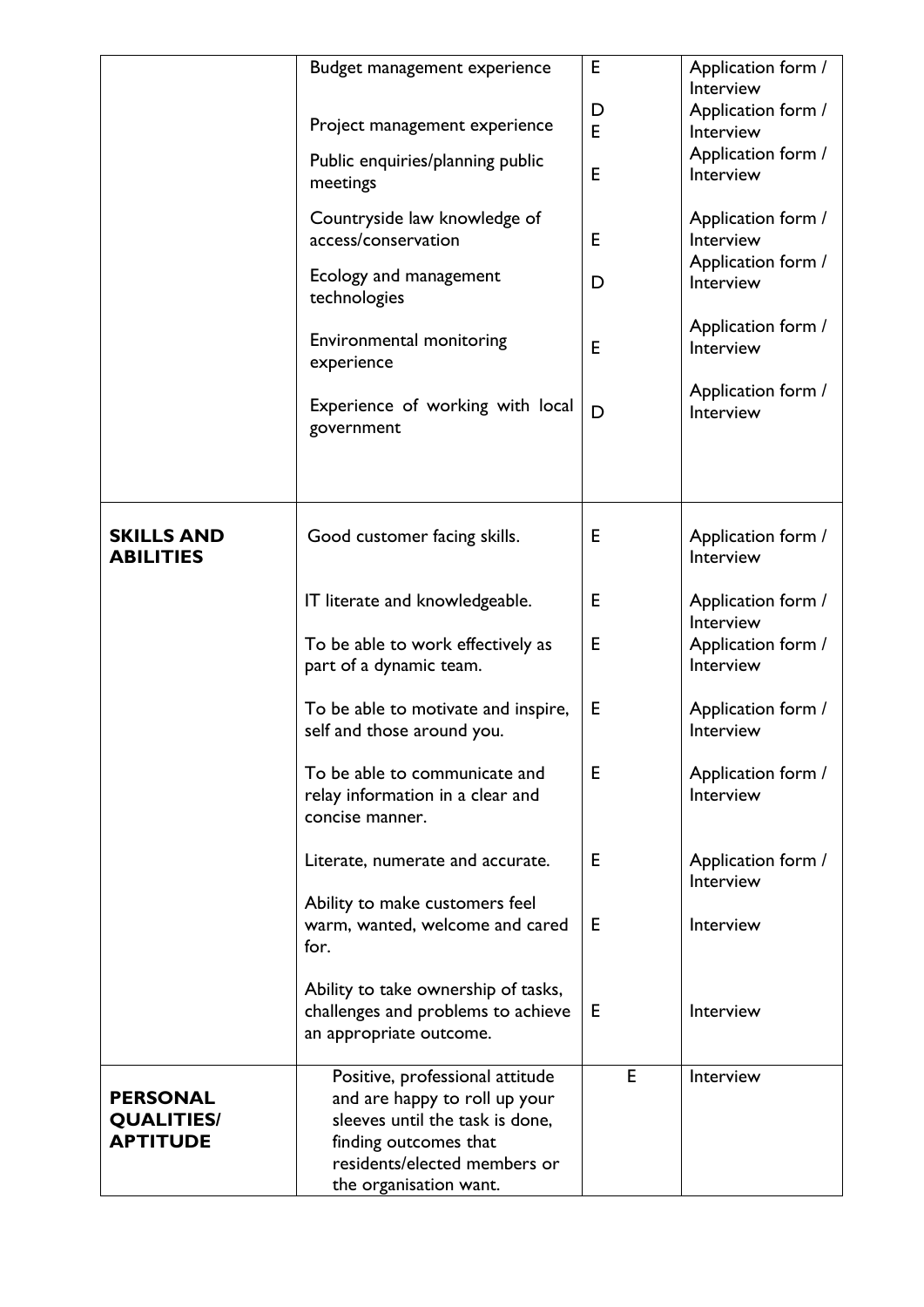| Developing and building<br>positive work relationships,<br>recognising that everyone in<br>the organisation contributes<br>and everyone, no matter their<br>seniority, deserve to be treated<br>with respect.                                                     | E | Interview                              |
|-------------------------------------------------------------------------------------------------------------------------------------------------------------------------------------------------------------------------------------------------------------------|---|----------------------------------------|
| Being innovative and creative<br>searching for alternative<br>solutions and being personally<br>accountable for your own<br>actions and those of your team.<br>Looking for opportunities to<br>keep your skills and knowledge<br>updated.                         | E | <b>Application Form</b><br>& Interview |
| Take the initiative in using<br>change to improve services,<br>and genuinely listening to staff,<br>stakeholders and elected<br>members, identifying areas for<br>improvement and making sure<br>these are implemented.                                           | E | Interview                              |
| Be friendly, fair and easy to<br>work with. Showing honesty,<br>sincerity and integrity in all<br>matters recognising that you<br>may need to use different<br>approaches to communicate<br>effectively with different people<br>to help aid their understanding. | Е | Interview                              |
| A person with strong<br>achievement drive, who<br>demonstrates the highest level<br>of personal credibility, integrity<br>and reliability.                                                                                                                        | Е | Interview                              |
| Commitment to professional<br>and personal development.                                                                                                                                                                                                           | E | Job Application                        |
| Ability to manage own time.                                                                                                                                                                                                                                       | E | Interview                              |
| Commitment to delivering the<br>best possible services for<br>residents, and internal and<br>external customers.                                                                                                                                                  | E | Interview/Job<br>Application           |